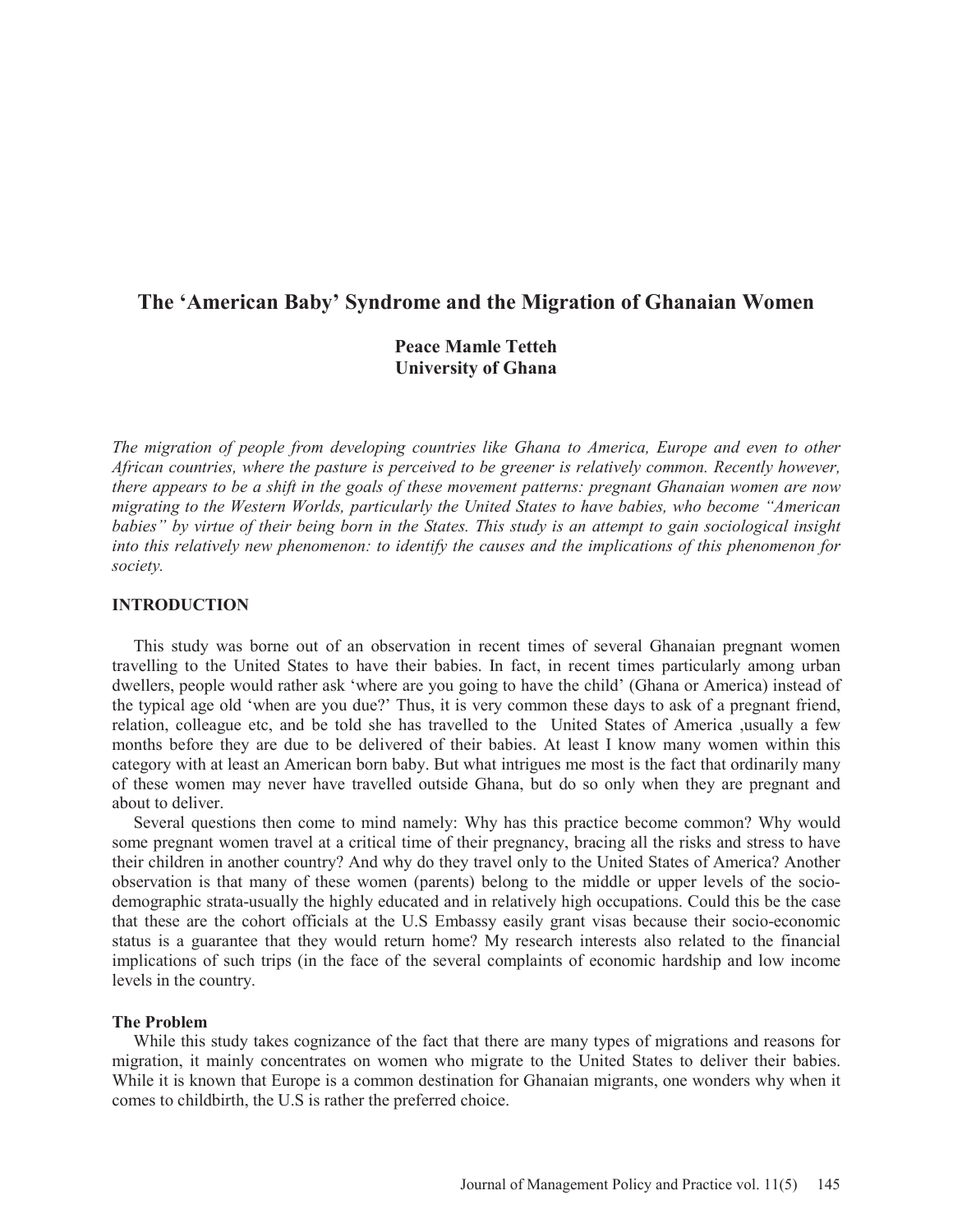The health care delivery system in Ghana has seen relative improvements in recent years. For instance, available evidence points to some improvements both in maternal and child health. Maternal care has seen some increases in both ante and post natal care. There has been an improvement in the utilization of antenatal services in the last fifteen years from 82 percent of mothers receiving care for their most recent births in the three year period preceding the survey in 1988, to 92 percent in 2003 (GDHS,2003). Nationally, 46 percent of births are delivered in heath facilities. Postnatal care had also seen some improvements with at least one in four women (twenty-five percent) who had institutional live births receiving postnatal care within 1-2 days of delivery, ten percent in 3-6 days after delivery and one in eight in 7-41 days after delivery.

 Despite these seeming improvements, the fact that, more than half (53%) of women deliver at home without any professional medical supervision is quite worrying, as is the fact that about only thirty-five percent (35%) of mothers receive postnatal care in the first week of delivery. A more vivid picture of the health system in Ghana is obtained when one compares the maternal mortality rates in the United States and other developed countries to that of the Third World. For instance, in the developed world (America), the maternal mortality ratio is one in every 1800 births whereas it is 451 per hundred thousand (100,000) births in (Ghana) (Ghana Health Service). Furthermore, though some marked improvements were made in childhood mortality in some previous years (1988-1998), relatively recent data show some decline in child health which may be the reason why mothers choose to have their babies outside to ensure their safety. For instance, there was a decline in both infant and under-five mortality over the last five years before the 2003 survey. There was an increase in the neo-natal mortality rate from 30 per 1000 live births for the 0-4 years preceding the 1998 GDHS to 43 per 1000 live births during the same period prior to the 2003 GDHS. Neonatal deaths account for as much as two-thirds of the deaths in infancy (GDHS, 2003). Thus, indicators for both maternal and child health and mortality substantiate the fact that the health care delivery system in Ghana is really grappling with several challenges. This study sought to achieve three objectives namely: obtain a profile of Ghanaian parents with American babies; identify the motivations (immediate/long term) for having an American baby and examine the implications (immediate/long term) of having an American baby.

#### **An Overview of Migration Patterns in Ghana**

 Migration of people from one country to another is an ageless practice. In fact, people in Africa and thus, the sub-region have exhibited a high tendency to migrate (Adepoju, 2005). Migration within and without is almost a way of life for the Ghanaian. Hence, the sub-region has seen various kinds of movements, distributions and re-distributions of its population within and without. The patterns of migration have gotten diverse and complex in contemporary times. The contemporary trend has portrayed an increase in the number of women who migrate. Zlotnik (1998) reports a 63% increase in the number of female migrants across the world from 35m to 57m between 1965 and 1990-an increase of 8% higher than that of male migrants. In 1998, 53% of newly admitted immigrants to the United States were women. In contemporary times, women migrate in their own right and not as followers or dependents of their husbands. The two main destinations of international migration for Ghanaians have been Europe and America. Historical and political ties with these countries are said to influence the migration flows to these countries. Besides, the recent changes in the economic fortunes of countries in the sub-region have reduced the significance of intra- regional migration streams in favour of American/ European destinations.

# **Explaining Underlying Motivations of Migration**

 Available literature suggests that the motivations for these inter/ intra country movements have basically included economic, political, demographic (overpopulation), environmental disasters or even conflicts and warfare, desire to study abroad, etc. However, just as migration patterns are complex, the motivations for these movements have also become generally more varied and complex. Migration in contemporary times is more voluntary than forced and to a relatively large extent, economically influenced. A report on reasons migrants gave for travelling to America and Europe included travelling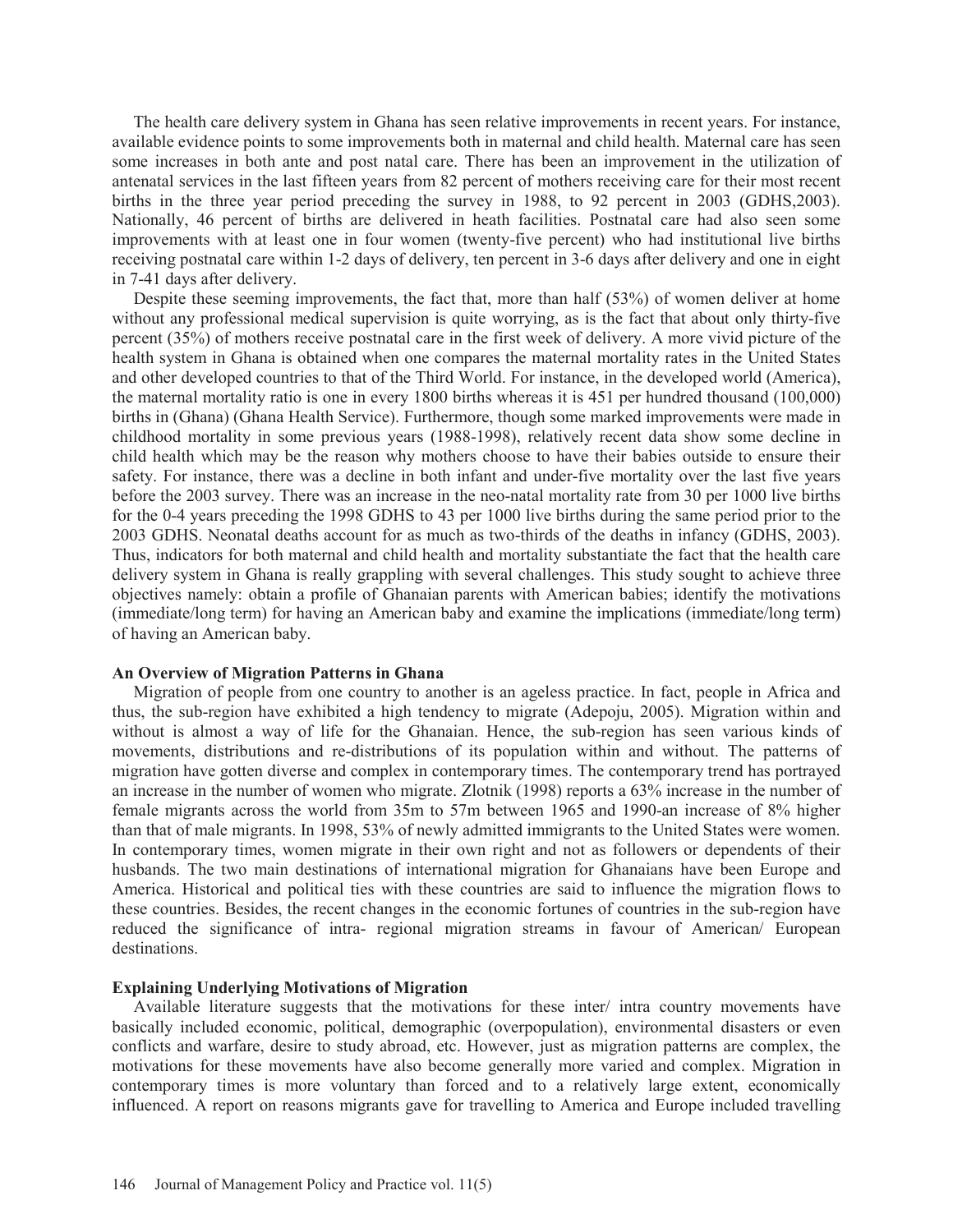for commercial/mining activities, missionary activities, government officials/diplomats, travelling as spouse and child dependents as well as other dependents, students, holiday, tourism and transit etc. (Twum Baah, 2005). It is important to note that of all the stated purposes for departure, there is no mention of a desire to deliver babies. It is probably preposterous to expect anybody with that motive to even state it. One can thus, assume that many of those who go for the purpose of having their children in the United States state other reasons such as going on holidays or a vacation. We are however, familiar with the practice whereby a few months to delivery, women go 'on holidays' to have their children. There are a relatively large number of Ghanaian parents with at least an "American Baby or even Babies". Some of these women are Ghanaian immigrants (with U.S Passports /themselves American) so it seems quite normal for them to travel to the States to have their child. However, there are many other women who are Ghanaian nationals, who probably may have never travelled anywhere in their lives, but do only when they become pregnant and particularly, when they are almost due. Besides, even though it has been indicated that Europe and America are the two main travel destinations of Ghanaians, it is interesting to note that with regards to travelling for the purpose of having one's child, women travel to the United States.

## **Theoretical Framework**

 A number of contemporary migration theories adequately explain female international migration in Ghana. These theories include the structural theory (Sassen, 1988) which views migration as a form of exploitation of the peripheral nations by the "core" nations in the international system.

 Another is the Neo-Classical economic theory which postulates that economic factors such as wage differentials, labour demand and supply etc, are responsible for migration. However, female international migration in Ghana is as a result of many socio-cultural factors and as such a model that dwellson GDP and other economic indicators may not adequately explain the patterns of Ghanaian female migration. Obviously, a woman who travels to America to deliver migrates not because she is being propelled by poverty, unemployment or any economic necessity per se. Thus, this model explains some forms of migration but not the one under discussion.

 The household strategy theory suggests that migration decisions are made collectively by all members of the household as a way of controlling risks to a households' economic wellbeing-by diversifying the allocation of household resources such as labour. This implies that poorer households will send out more people. But in reality poorer households may not even have the money that is required to undertake these trips.

 There are other theories that better explain the research problem and these are the network theory and the need-drive theory of motivation. The Network theory attributes the migration process to personal, cultural and/or other social ties. In receiving countries, immigrant communities often help their fellow men and women to immigrate, find a job and help them to adjust to the new environment. These networks reduce the cost of migration for newcomers which acts to induce further migrant to leave their country. The network theory explains the Ghanaian situation because; the decision to travel to America to give birth to a large extent depends on the availability of friends or relations (networks) in America. Women who do not know anybody or have no networks in America would rarely consider going to America to deliver. In any case, how would one even get a visa if one has nobody in America to invite you in the first place? These networks (contacts) in America host the migrant pregnant women, help them locate a hospital; help them with their babies after delivery etc. Thus, women rely on their personal and social networks in their bid to go to America to deliver. Thus, networks (relations or friends abroad) make it possible for one woman to travel and impossible for another, despite the fact that these women might all dwell within one historical and socio-economic context.

 The need drive theory of motivation (A. H. Maslow, 1954), also adequately puts this discussion into perspective. The research problem is first conceptualized within the framework of motivation. Motivation basically is the behaviour that is instigated by needs within the individual and is directed towards goals that can satisfy these needs (Morgan, 1956). Psychologists have classified these needs into physiological needs (e.g. food, sleep, sex, shelter clothing etc) and psychological needs (e.g. affection, achievement,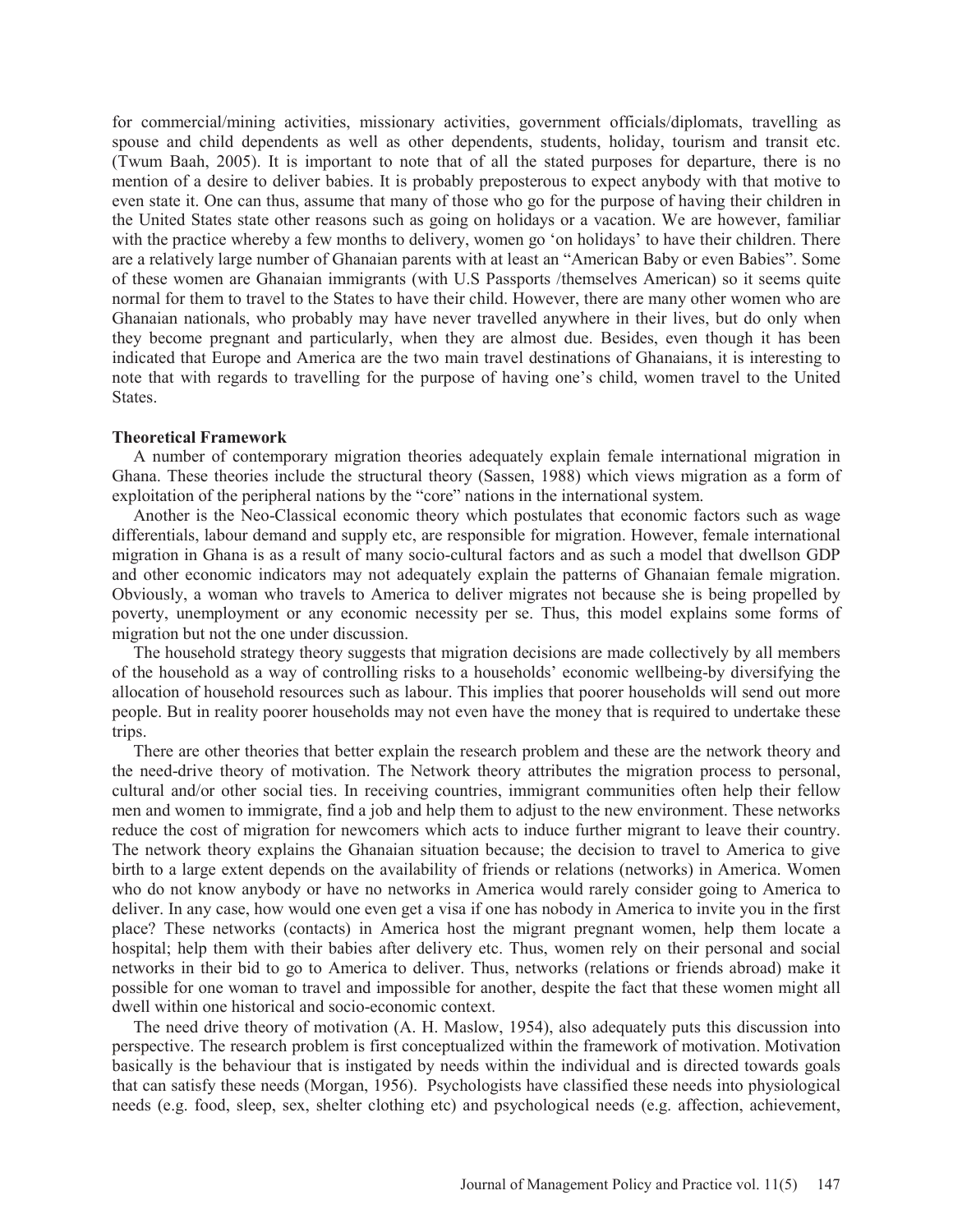social esteem, personal security and safety etc). In the need drive theory of motivation, A. H. Maslow (1954) proposed a hierarchy of needs classifying the physiological needs as low level needs and the psychological needs as high level needs. The individual will strive to achieve higher level needs only when the lower level needs have been met. Thus, individuals who have been able to meet basic needs of food, clothing and shelter, would only then have the motivation to seek higher level needs such as personal safety, social esteem, quality health etc. Thus, a parent's (woman's) status has a direct impact on her health and health seeking behaviour. In other words, parents for whom basic subsistence is a challenge: a challenge to provide three meals a day, provide basic clothing for self and dependents and/or even access and afford basic health care, would most definitely have no motivation to want to have their child in America.

 For this category of parents, survival *in the present* is what is of relevance and not securing a supposedly better future for their children by having them in America. However, for those parents for whom basic subsistence needs are granted, the motivation to seek higher level needs are most likely. This category of people who most likely have access to healthcare, now have the 'privilege' to think of the quality of healthcare they receive. Thus, whereas parents who do not have the means for basic subsistence would think it is outrageous to spend huge sums of money on air-ticket, hospital bills etc, to have an American baby, the reverse is the case for those who are relatively well-off. Thus, motivation for higher level needs is largely related to affordability. The motivation or decision to have an 'American baby' is largely dependent on one's ability to (satisfy basic subsistence needs) afford the costs that come with having one--- otherwise the thought may rarely be considered.

## **Defining 'American Baby'**

 This term as used in this study refers to children born in America (with a U.S passport) by Ghanaian parents, resident in Ghana. The reference is typically to those children whose parents travel solely to the States to have them and bring them back home to Ghana. It does not include those whose parents live in the States (Ghanaian immigrants).

## **Methodology**

 This study is an exploratory and descriptive one that sought to provide some insight relating to the health and reproductive decisions by some Ghanaian parents (women) in order to obtain a better appreciation of the nature and implications of the recent increases in the phenomenon of American babies. Information was obtained directly from parents with American babies. Respondents were purposively selected and sampled via the snowball sampling method. The study employed two main approaches for obtaining data namely, in-depth interviews, and questionnaires. The administration of the questionnaire was done on a stratified basis. The stratification was based on age. A deliberate effort was made to get respondents across a wider age range, so as to be able to compare the explanations that both older and younger parents have for having American babies. A sample size of sixty-seven was taken for this study. This was to consist of fifty -two questionnaires and fifteen interviews. The sample size was not too large because the study was largely qualitative. Besides, respondents were not generally dispersed within the population or easily accessible. Forty-one (78.8%) of questionnaires were retrieved whilst all fifteen interviews were done. One reason for relatively high questionnaire mortality was that people claimed they were not comfortable with the study. In fact some persons thought I have links with the American Embassy, and so answering my questions meant 'exposing themselves' to the possibility of being denied visas in future. Interviews were tape recorded and later transcribed for analysis.

## **Discussion of Findings**

 The data obtained with the questionnaires are analyzed and supported with information obtained from the interviews. The findings are presented with reference to the study's objectives namely obtaining a profile of parents with American babies, and identifying the motivations and implications of having an American baby.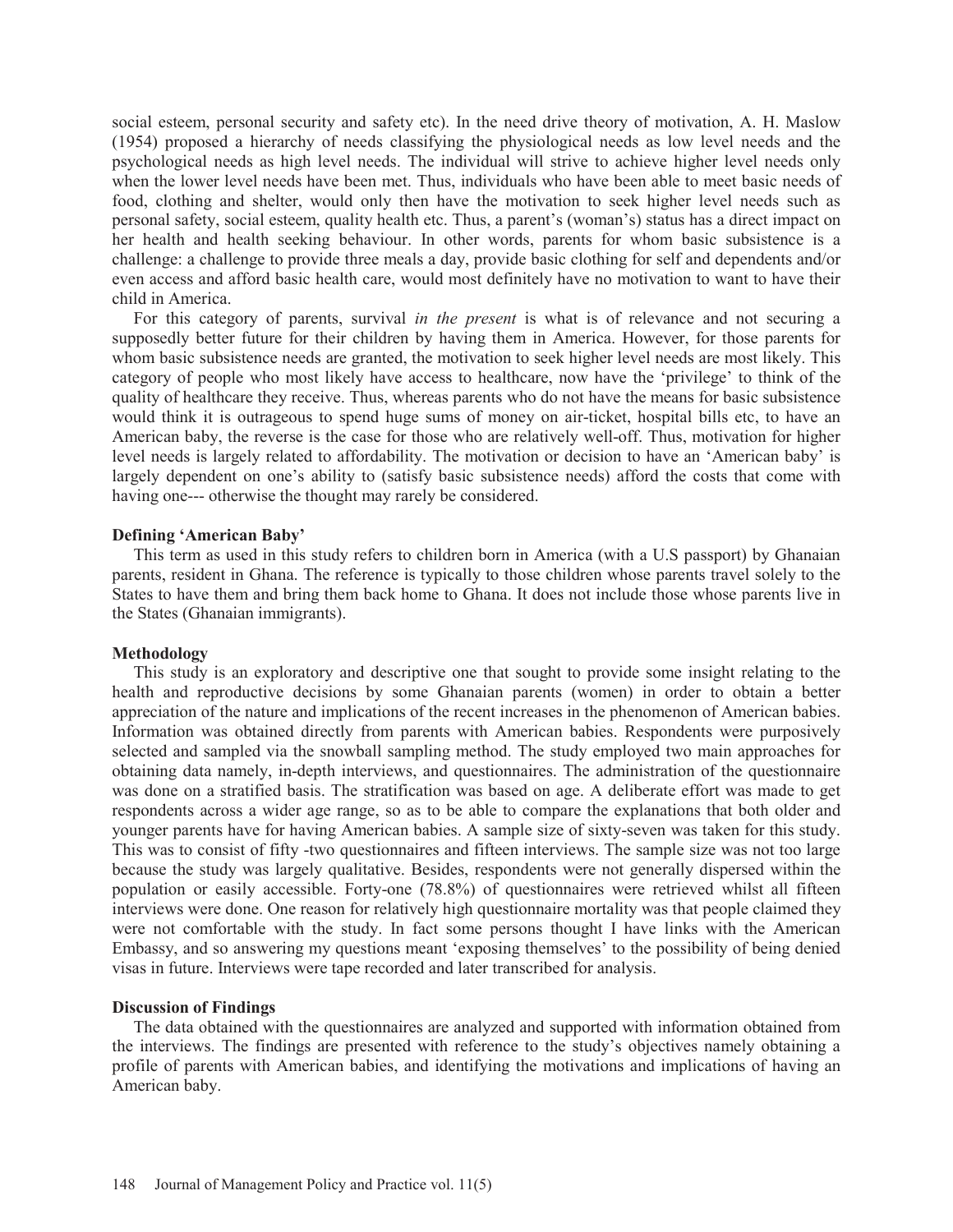## *Profile of Respondents*

#### Education

 As anticipated, many of the respondents belong to the middle to upper levels of the socio-economic ladder. Most of the respondents are highly educated as are their spouses. About (78.5%) of mothers have at least first degrees with as many as (21.4%) with higher degrees. Many mothers also have professional certificates as their spouses.

# **Occupations**

 Being highly educated then, most respondents are professionals: there are doctors (33.9%), public servants (12.5%), lawyers (12.5%), lecturers (7.1%), Accountants (5.3%), teachers (8.9%) and caterers. However, a significant number were housewives (8.9%) The irony of this picture is that doctors who work in the Ghanaian health sector who should perhaps trust the system are rather in the majority of those who travel to have their babies in the States. Perhaps, it is because they know firsthand what pertains in Ghanaian hospitals and would not risk having their babies there. The spouses of these mothers are also in equally high professions as doctors (22.7%), consultants (18.1%), businessmen (34%), lawyers (15.9%) and contractors (9%).

#### Income Levels

 It is quite a challenge to have people accurately state their incomes. People have the tendency to overstate their incomes probably as a way of looking good. Hence, it may be necessary to take these income levels given by respondents, with some pinch of salt. Respondents reported relatively high incomes for themselves as well as their spouse; incomes that can support a trip to the U.S to have a baby. Most (50%) respondents earn between six hundred and a thousand cedis (\$600-\$1000) a month. About 41% also earn more than a thousand cedis (\$1000) but less than two thousand Ghana cedis (\$2000) a month. Only 5.3% and 3.5% earned less than five hundred cedis (\$500) and more than two thousand cedis (\$2000) a month respectively. Housewives explained that their incomes were allowances from their spouses. These were in the range of \$200-\$500 a month. Respondents reported that their spouses earned higher incomes. As many as 62.5% of spouses earned more than two thousand cedis (\$2000) a month, with about 16% earning between six hundred (\$600) and a thousand cedis (\$1000) a month. No spouse reportedly earned less than five hundred cedis (\$500) a month.

#### Nationality/Ethnicity

 It is quite reasonable to expect that parents who are American citizens will want to have their babies in the States. Hence the need to investigate whether parents with American babies were American. Interestingly, only two respondents were Ghanaian-American. The overwhelming majority (96.4%) are fully Ghanaian as were their spouses. Many (23.2%) of these women had never travelled outside Ghana until they went to America to deliver. Additionally, as part of the effort to document respondent's profile, their ethnic backgrounds were investigated. The data indicated that Akans were in the majority (55.3%) followed by Ewes (19.6%), Gas (16%) and Hausas (8.9%). Though this data portrays Akans to be most involved in this phenomenon, it may not necessarily be the reality. In fact this outcome may possibly be as a result of the sampling method used which made respondents identify friends and relations who most likely were of the same ethnic group as them.

#### Respondent's Age

 In relation to age, a deliberate effort was made to pick women across various age categories from 23- 47 years. The data suggests that (53.5%) of respondents were between the ages of 35-39 years, (23.2%) from age 30-34 years, (14.2%) between ages 25-29 years and (8.9%) between ages 40-45 years. It is important to note that the majority (76.7%) of respondents were aged between 30-45 years; the ages when pregnancy is considered high risk for both mother and child. This, most of these mothers explained, was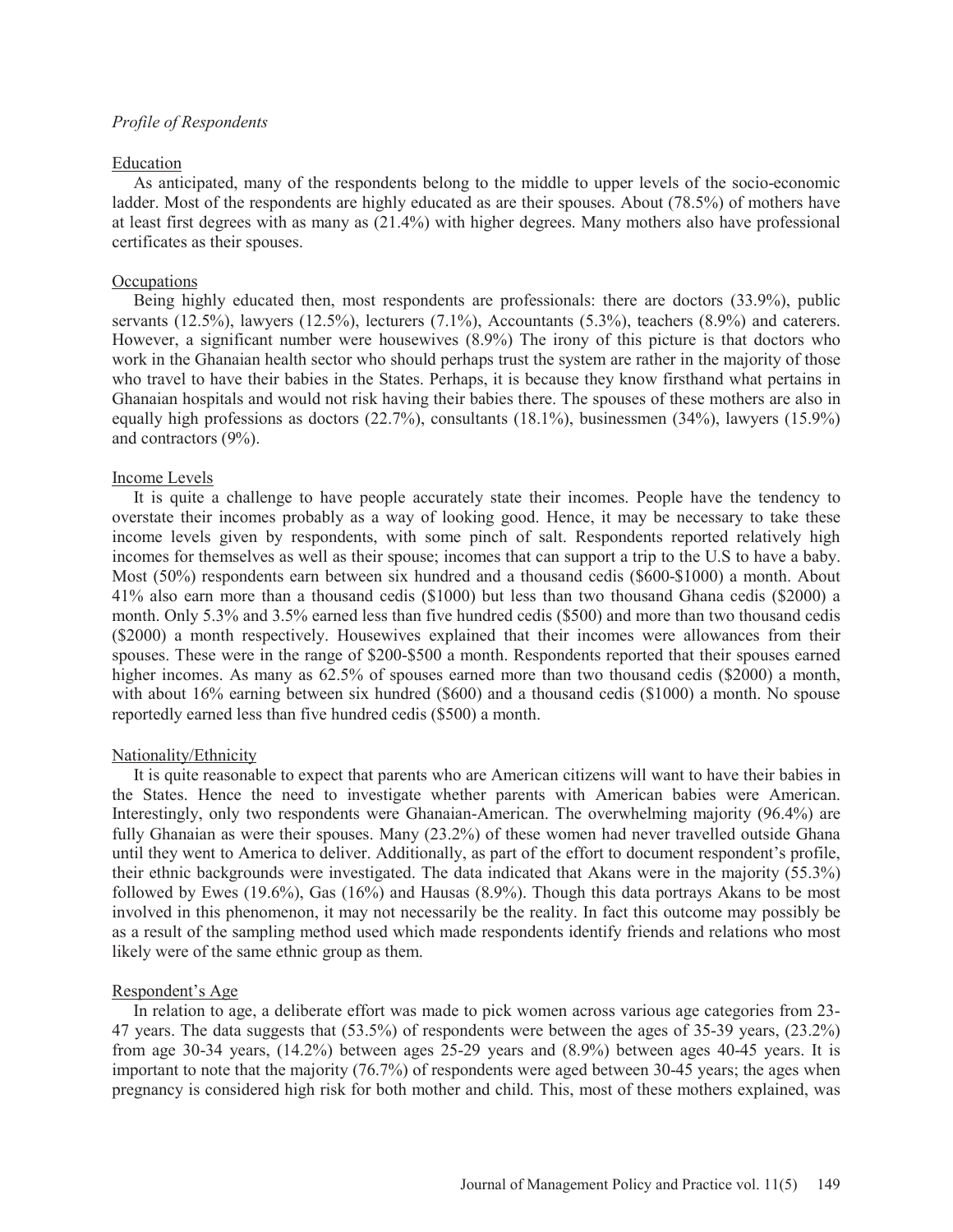the reason why they needed a health care delivery system that provides qualitatively better service than what pertains in Ghana to ensure their own safety and that of their babies.

#### Respondent's Marital Status

 Ones marital status to a relatively large extent determined whether a woman would have her baby in America or not. At least being married made available the income of a spouse in addition to a mothers' to meet the expenses of having an American baby. For instance, one respondent said she went to America to have her baby at the insistence of her husband. She says;

'Left to me alone, I would have delivered in Ghana. But my husband insisted I go to America. I guess he just wanted to give me a treat.'

The data indicate that the majority of respondents (78.5) were married whilst (21.4%) were single, specifically as never married (8.9%) and divorced (12.5%). The divorced respondents, divorced before "American baby"

#### Number, Age and Nationality of Respondent's children

 Respondents have between one and four children, aged between 4months and thirteen years. About  $(35.7\%)$  respondents have a child,  $(44.61\%)$  have two children,  $(14.3\%)$  have three and  $(5.3\%)$  have four children. All the respondents with one and or two children had them all in the States. Two of the parents with three children had only the last two in the U.S. They explained that their experience with having their first children in Ghana was unpleasant, hence the decision to travel to have their other children in the United States. Thus, of the total respondent's children (72), only two are not "American babies". There was one unborn baby-a potential "American baby" because the mother intends to have 'him' (she had checked by an ultra sound scan) in America. One respondent had all her four children in the U.S and gave a myriad of reasons to explain why. According to her;

'Once you have your first child there, you become 'obliged' to have all the others there. This is because you do not want any of your children growing up and feeling unloved or kind of 'cheated' because they were not born there. You do not want your children to spite you nor do you want to bring rivalry between siblings because of this. Secondly, after experiencing a high quality of care with the first child, one just cannot compromise on the health care of other babies.'

#### Respondent's Intentions to have more children and where they would have them

 Respondents were asked if they intend to have more children and whether they would have them in America. Interestingly, about 53.5% categorically stated that they do not intend to have any more children even though they did not have more than two children. In fact two of these respondents actually had only a child each. About 26.7% were also certain they were going to have about one or two more children because they had only one at the time of the interview. The remaining respondents did not clearly indicate any intentions of having more children. Obviously, among this class of women, small family size is the norm.

 One thing was certain though, all respondents but one were sure that if the opportunity ever presented itself for them to give birth again; they will surely do so in America. This covers those who are yet to have more children and those who said they are over and done with giving birth. In relation to the latter, this is to emphasize that they consider delivering in America one of the best decisions they ever made so that should they be faced with similar circumstances, they will still make the same decision.

# **Motivations for Migration**

 *'*Migration in Africa and in West Africa especially- and this includes Ghana-has always been a core feature of survival and advancement strategies' (emphasis mine). (H.E Arie van der Wiel, Ambassador of the Royal Netherlands Embassy in Ghana, *Quoted in "At Home in the World?" Manuh, 2005).* 

 The motivations for having an "American baby" are numerous and complex. These motivations can be categorized into manifest (intended) and latent (unintended). It is important to note that motivations vary depending on the individual such that what is manifest or latent depends on the individual. For instance,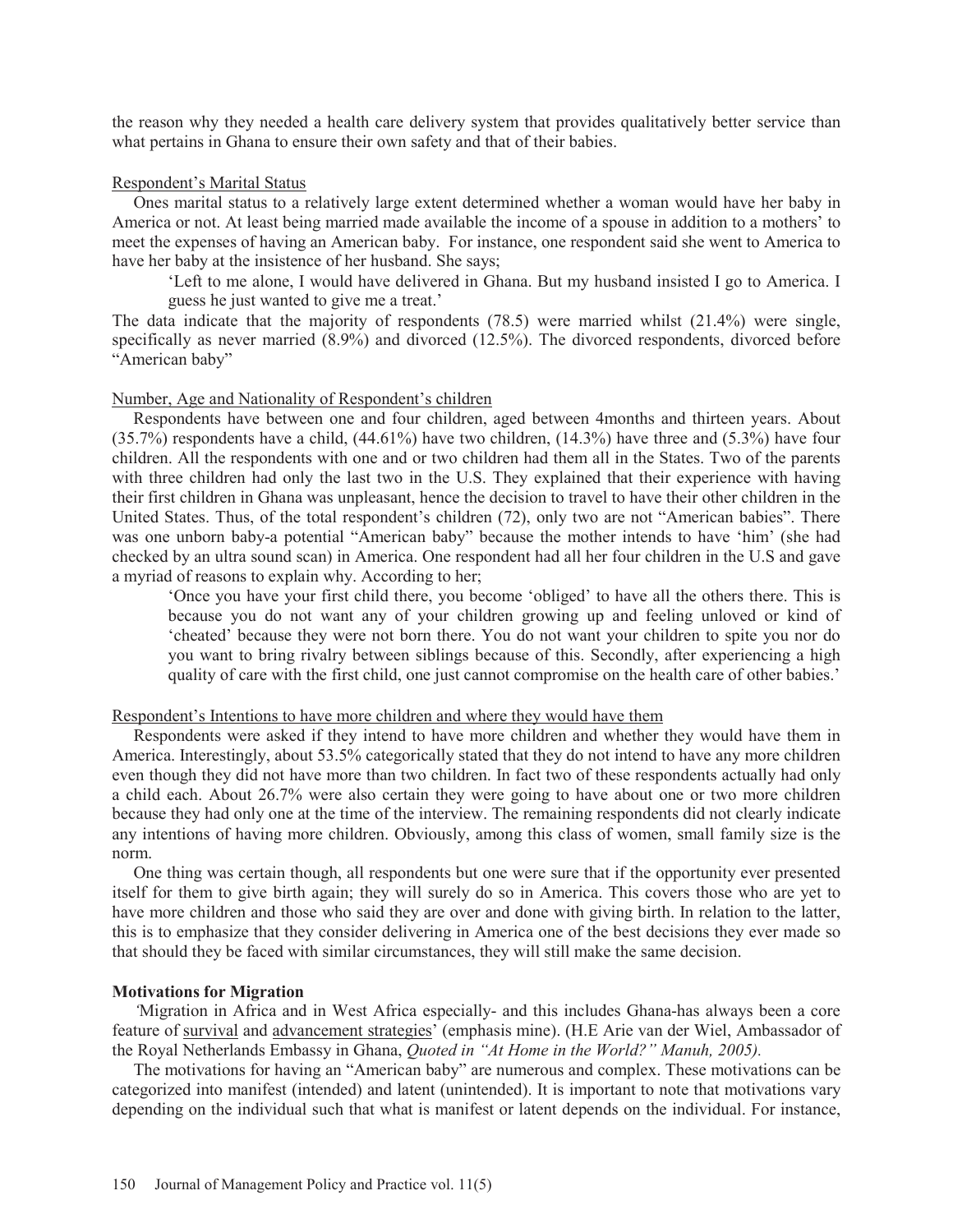whereas obtaining a U.S citizenship may be a manifest (real intent) reason for having an American baby for one individual, it may be a latent consequence for another individual, whose manifest or real intent was to obtain good medical care. This is very well captured in the explanation by one respondent:

'I had an American baby just by chance. I had just gone through a rough divorce. My friends and relations abroad invited me over as a way of helping get over the pain of divorce. I was pregnant then. Thus, my going to America, was purposely to get away from my divorce problems, but in the end, I had access to good health care and got my baby U.S citizenship**.'** 

#### Another said:

'You know, I was a worship leader in my church. Thus when I became pregnant but was not married, I felt so ashamed especially when the man did not want to come forward to marry me. So I just travelled. Couldn't stand the disgrace especially in church, you know. Church people talk!'

 The research evidence have identified the motivations of parents for having "American babies" to include mainly the desire to obtain good medical care for self and baby (62.5%), obtain an American citizenship for babies (26.7%), prestige (3.5%), travelling as an escape from a bitter divorce (1.7%) and the disgrace of being pregnant without being married  $(1.7\%)$ . For some, it was just an opportunity to take a vacation (1.7%) and visit relations and part of preparations needed to migrate in the future to the United States (1.7%). Many respondents explained that having a baby in the U.S was the best thing to do especially if the pregnancy is a high risk one. As one respondent explained;

'I had my baby in the States at my husband's insistence. His first wife died during childbirth. He thus vowed that if he remarried, his wife shall not deliver in Ghana, but in America. Besides I was 35years and it was my first time.'

### Another woman said,

'As for the U.S. it is rare for a woman to die at childbirth or lose her baby. In fact, if you die or lose your child, then 'wo fie ye den' (literally translated as there is evil in your house).'

# She describes the medical care received as;

'Super'. You are treated as a person with rights and your consent is sought about everything relating to you and your baby's health. In fact, among the first documents you receive in any U.S hospital is the patient's bill of rights. This is lacking in Ghana, my sister, she intimates.'

# She goes on to describe the care in the hospital saying

*'*There, I had a fully air-conditioned room to myself, with my own toilet and bath. What I loved most was the bell by my bedside that enabled me call a nurse for my needs. These nurses respond promptly to your call and your needs, seeking to please and treat you like a guest in a hotel. Here (in Ghana), you will only be lucky to get a bed to lie on in a hospital during and after labour. Nurses may not even look in your direction when you call for help'

#### For yet another respondent;

'The materials (literature) I received from the hospital helped me to manage childbirth as well as care for myself and my baby as a first timer. The routine of running a myriad of tests on both mother and child is great because it helped me know a health condition which my baby has now and which I am effectively managing. If I had had my child in Ghana, this might not have been detected until perhaps when my baby falls seriously ill.'

#### Another also explains;

'Besides the care I received in the hospital, upon discharge, community home care nurses checked on me regularly to make sure that I and my baby were doing well, that I lacked nothing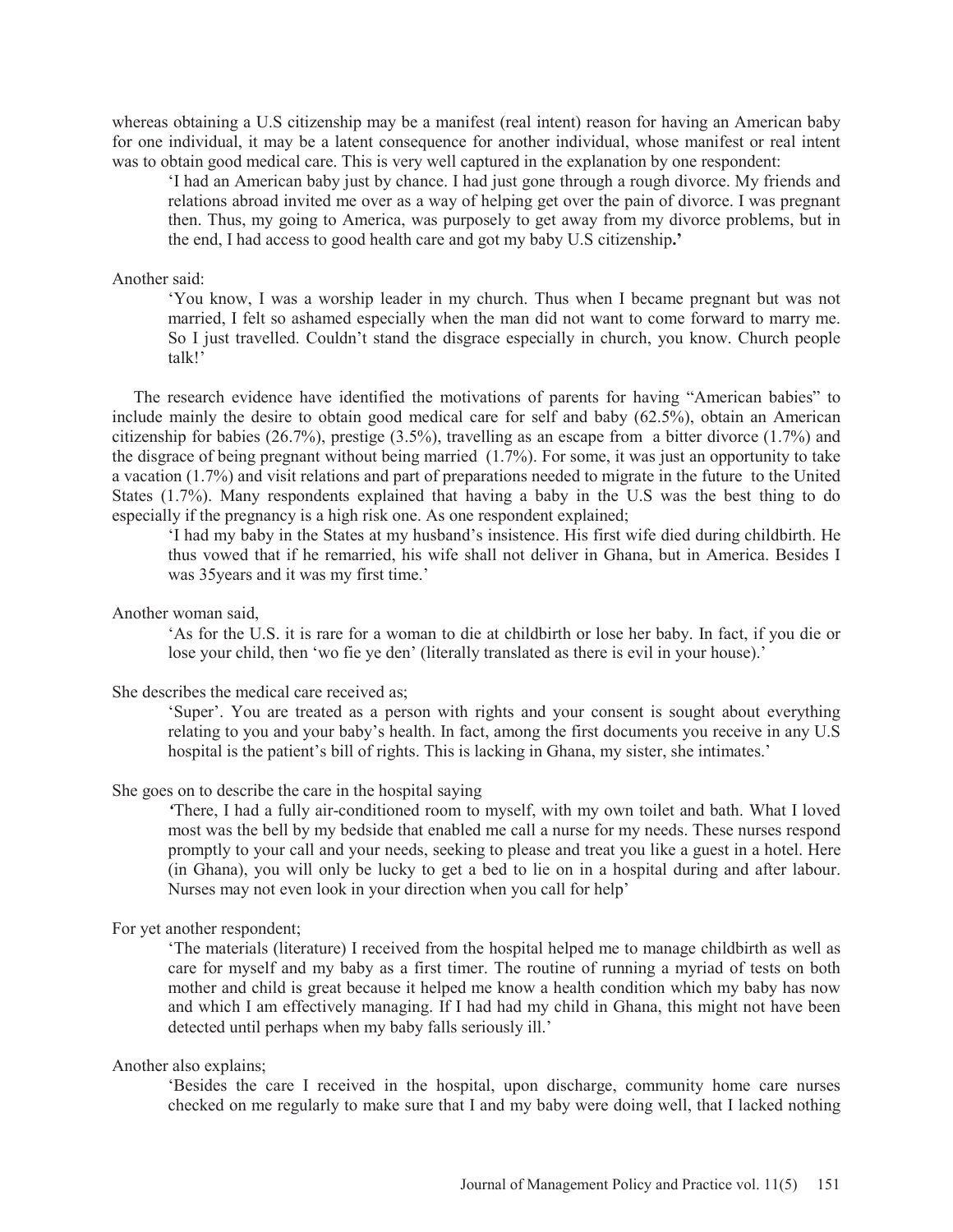and was not in any way stressed out. They brought food, diapers, clothing and toys for my baby. Who will do this for you in Ghana?'

 Obviously, for these women to whom medical care was the priority, getting U.S passports for their children "was just the icing on the cake. However, as is evident from the data, the "American Baby Syndrome" for still many others, is an 'advancement strategy"- to get U.S passport for their children to enable them enjoy all the opportunities and good life that America has to offer – without going through the hassles experienced by Ghanaians applying for visas to travel to the United States.

# **The Implications of Having an 'American baby'**

An attempt is made here to examine the financial, medical, immigration and social dimensions or implications of having one's baby in the States.

#### *Financial Implications*

 Financial implications are discussed in relation to expenditure and sources of funding. The data suggests that it is very expensive to have an "American baby" as indicated by (87.5) of respondents. At least a mother must have or must anticipate being able to raise between ten and fifteen thousand dollars to be able to have an American baby. Even with respondents' relatively high income, this is still a whooping sum! Considering however that respondents had to recall these expenditures, one cannot be too certain of their accuracy. One can only take them with some pinch of salt! Respondents indicated that the monies spent to have an 'American baby' came from personal savings (64.2%), husband's support (25%), loans  $(7.1\%)$  and from the hosts, usually relations in the States  $(3.6\%)$ . The percentage of respondents who used their savings and/or took loans to finance these trips is extremely significant (71.4%). One may presume that monies obtained through these means may be put to some major use such as obtaining property. If these women rather choose to spend their monies to go to deliver in America, then this points to the importance they attach to this. This point is succinctly explained by one respondent:

'Having my babies in America is an investment for them. A U.S citizenship secures my children's future somehow. They will have the opportunity to school and work there. I have kind of given them a passport to a successful life. If this is not an investment, what is?'

#### *Medical Implications/ Benefits*

 Respondent's general assessment of going to have their babies in America was that they received the best of health care because of the following; ante-natal screening for mother, access to adequate and qualified health personnel, quality health service (patients' rights), education of expectant mothers (literature), and access to and quality of post-natal care (after birth screenings for baby and vaccinations).

#### *Social Implications*

 Besides access to quality health care, social menopause is one of the consequences for women who choose to have their babies in the U.S Thus, some women who insist on giving birth in America have had to cease childbirth (after about two children) because their spouses cannot afford to support the birth of more 'American babies'. Some of these women are relatively young though and can have more babiesbut for their desire to go to America to deliver. One respondent jokingly said;

'My husband is even avoiding sex with me because should I get pregnant, I'll say I am going to America to deliver- and he does not want to spend any more money on that. When I also want to 'dodge' (lovemaking) I teasingly ask him if he now has money for America.'

 Another social implication of this phenomenon is that, one 'American baby' in a family has the potential to file for citizenship for at least his immediate family in future. To an extent then, one 'American' is all a family needs to become potential beneficiaries of the American dream. However, on the flip side, the relationship between some respondents and their hosts in the United States has broken down because some of the hosts borrowed money from some respondents and never paid back. Some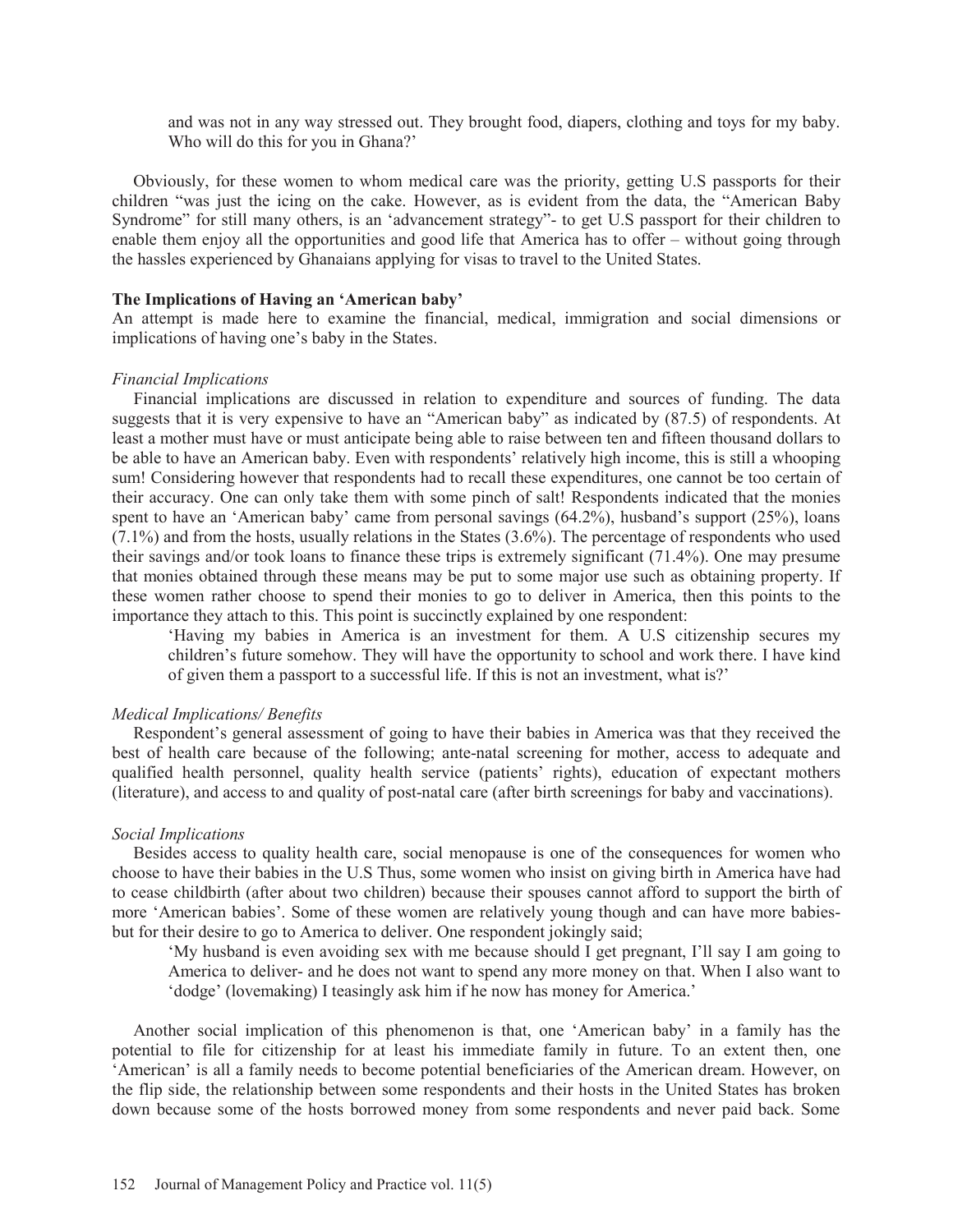respondents also claim they were shabbily treated by friends and in some cases relations they went to live with in America when they went there to deliver.

## **Concluding Remarks**

 On the basis of the findings from this study, the following conclusions are drawn. First, though the motivations for having an American baby are numerous and complex the most common reason given for having an American baby is medical—maternal and child health. In this regard, respondents suggested measures necessary to improve maternal and child health in Ghana. These include the need to train and retain medical personnel, improve hospital infrastructural development (maternal and surgical units), provide adequate and sustained supply of logistics in health facilities, improve service delivery in health facilities, expand, resource and ensure efficiency of the National Health Insurance Health Scheme (NHIS).

 Secondly, the 'American baby' syndrome was a deliberate move by parents to secure American citizenship for their children which they perceive as an investment to secure opportunities for these children to have access to education, work and live in America without much hassle in the future. This trend definitely has implications for brain drain, just as it does for brain-gain. The latter though might serve the interest of Ghana better because these 'American babies' might gain education, expertise, training and finances which could contribute to Ghana's socio-economic development.

 The effort by Ghanaian parents to secure American citizenship for their children as a 'pseudoinsurance' for their future perhaps is indicative of the lack of trust in the educational system and economy of the nation. This calls for efficient political leadership to achieve and sustain accelerated economic growth and development. There is also the need to resource and build the capacity of our educational institutions at all levels to make them globally competitive.

 To conclude, globalisation and the emerging middle class in Ghana may result in more people engaging in this practice. However, having an American baby should not be as a result of our failure and lack of commitment to adopt and implement health sector reforms that correct the deplorable conditions in our health care delivery system which affect particularly women and children. To make migration decisions for Africans (Ghanaian) less an issue of 'survival and advancement strategies' there is the need to work towards a sustainable socio-economic development.

# **REFERENCES**

Adepoju, A. (2005) '*Patterns of Migration in West Africa'*, At Home in the World? International Migration and Development in Contemporary Ghana and West Africa. Sub-Saharan Publishers.

Ansa Asamoa, K. (2001). *On Social Change in Sub-Saharan Africa*- A guide to the study of the process of social transformation. Woeli Publications. Accra- Ghana.

Aronson, E. Wilson, A & Akert T.D. (2007). Social Psychology  $6<sup>th</sup>$  Edition.

Ghana Core Welfare Indicators Questionnaires (CWIQII) Survey Report, ( 2003). Ghana Statistical Service, Accra Ghana.

Ghana Demographic and Health Survey ( 2003). Ghana Statistical Service, Accra Ghana

John A. Jackson, (1986). Migration. Longman London.

Maslow, A. H, (1954). "A theory of Human Motivation", in Psychological Review, Vol.50, pp 370-90.